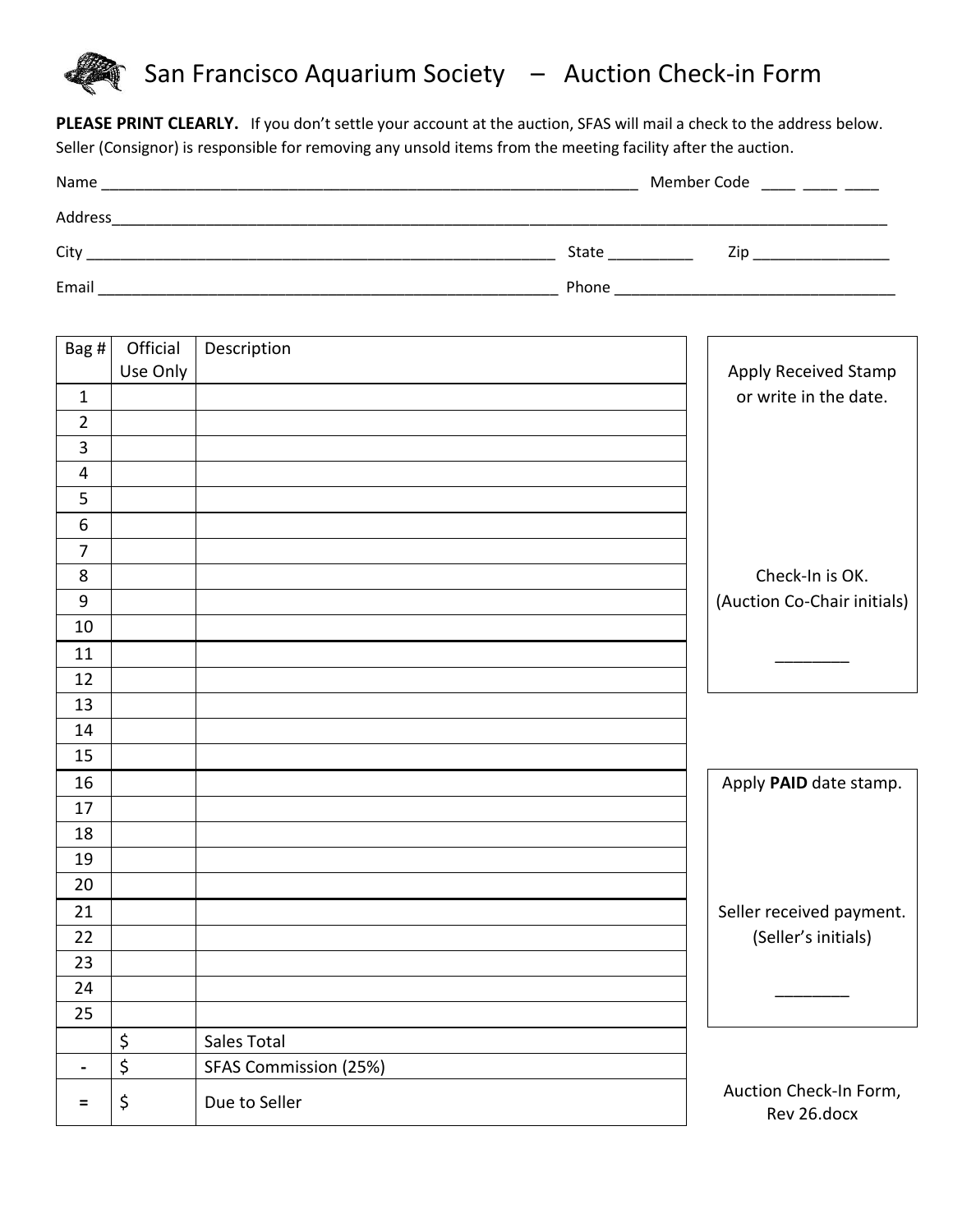

### **Instructions**



- 1. GENERAL
	- a. Only current SFAS members may sell.
	- b. SFAS facilitates auction transactions between buyer and seller are on a consignment basis. This means SFAS does not endorse merchandise, and does not assume any responsibility or liability for buyer satisfaction, merchandise condition or merchandise safety.

#### 2. BEFORE YOU ARRIVE

- a. Please Prepare in Advance: Our good-hearted volunteers have limited time at the meeting to correct problems with bagging, labeling and check-in forms. So, please get your stuff ready, and get it correct, before you arrive.
- b. Check-In Sheet: Download and complete the latest Check-In Sheet from the Auction page of our website, SanFranciscoAquariumSociety.org. Be sure the **Member Code** and **Bag number** (for example **ABC-1**) on each of your bags matches the corresponding item pre-printed on your check-in sheet.
- c. Bag Live Goods: No leakers! Bag your plants and animals securely. Double-bag or use very sturdy bags. Beware that animal spines can puncture bags. Zip lock bags containing water are not allowed. Glass containers are not allowed. You may purchase spare bags and rubber bands at the Auction Check-in table if needed, subject to availability.
- d. Live Goods Label: Label your items as shown in the illustration above. Member Code, a hyphen, and the next sequential item number from your check-in sheet. Your Member Code is the three-letter code on the back of your membership card. These letters are NOT NECESSARILY your initials. Legible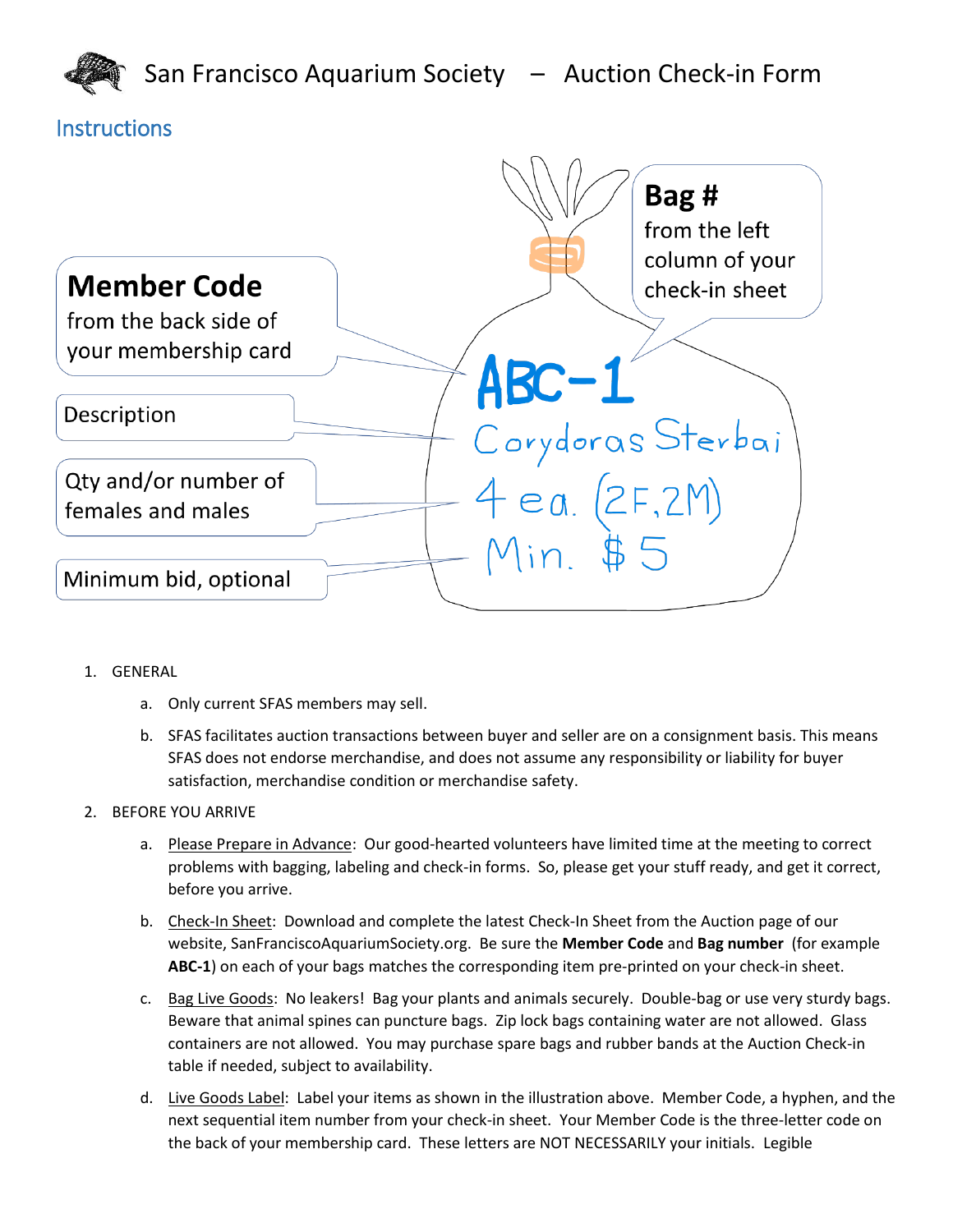## San Francisco Aquarium Society – Auction Check-in Form



handwriting speeds the auction for everyone. So, take your time. Pretend your third-grade teacher is checking your penmanship!

- e. Hard goods Label: Label hard goods with your **Member Code** and **Item Number**, and with the condition of the merchandise (new/used, fully functional, needs repair, missing pieces, chemicals expired, etc.) Include specifics of any problem. The Auctioneer and buyers do not have time to determine the condition of your hard goods. NOTE WELL: Should the item condition labeling be absent or prove to be inconsistent with the actual condition of the item, then SFAS may share seller contact information with the buyer, charge the seller, or bar the seller from future auctions.
- f. Minimum Sale Price: You may establish a minimum price, but be careful. The minimum must be shown on the merchandise, not on the check-in sheet. SFAS will not sell for less than the minimum, and you will not be allowed to later reduce your minimum price if the item does not sell. Set a minimum only if you are prepared to take home unsold items after the auction.
- g. Maximum Number of Items: Sellers may bring a total of 25 items to each regular auction. This limit is waived for Mega Auctions. In either case, there is no limit on the number of identical items, subject to the maximum totals. However, Seller, beware that if you bring too many similar items the Auctioneer may exercise their options listed under "Slow" items.
- h. "Slow" Items: The Auctioneer is responsible for making money for the sellers and SFAS, keeping the crowd entertained, and finishing the auction on time. If similar items repeatedly sell for a very low price, or items fail to interest bidders, or the auction is behind schedule, then the Auctioneer may exercise the following options:
	- i. Move items to the back of the queue where they usually sell for less or don't sell at all.
	- ii. Bundle multiple items in a single bid.
	- iii. Sell similar items at the last sale price, without soliciting separate bids.
- i. Donated Items:
	- i. Label donated items with the full word "DONATION" and the donor's name. (Many donors are not members and have no Member Code.) Apply a yellow sticky dot to each item. Dots are available at the Check-in Table.
	- ii. If you require a receipt for your non-cash donation, then do not complete the Auction Check-in Form. Instead, complete the **Donation Form, Non-Cash**, which is downloadable from our website LINKS page. An SFAS officer must sign the completed form BEFORE such donations can be accepted. Donated labeling requirements apply.
	- iii. The other rules for live and hard goods apply also to donations.
- 3. CHECK-IN
	- a. Schedule: Auction Check-in is from 6:30 PM to 7:00 PM. If you come later, you may check in during our 10-minute break, which happens sometime after 8:00 PM. Please respect the other attendees, and bring your stuff on time. Late arrivals interrupt the meeting, and may go to "the back of the line" where they may no be sold.
	- b. Check-in: Place your items on the CHECK-IN TABLE and present your already-completed Check-In Form to the attendant. If all is OK, the attendant will move your items to the correct AUCTION TABLE. The auction staff has its methods, so please do not place your own merchandise on the Auction Tables.